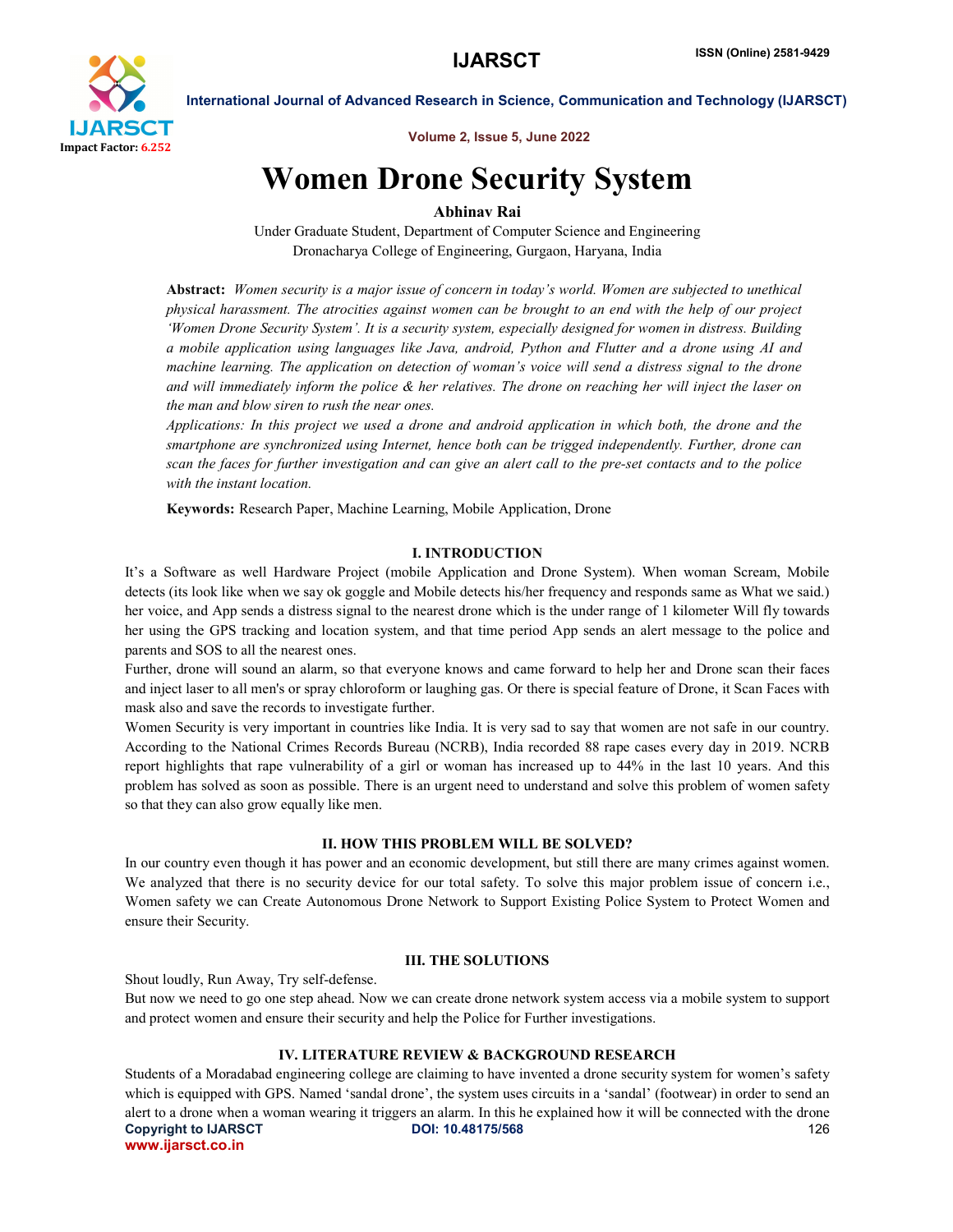

#### Volume 2, Issue 5, June 2022

and nearby police station. "It will send the location of the girl to her family and police with a message. It will also send a signal to a specially designed drone, once a distress signal is sent a drone will fly towards the user using the GPS, it will sound an alarm so people who are nearby can come forward to help. The drone will also record video that will help police in their investigation later on." The project, which they have named 'flying cop and women defense system', works on electric shock and GPS technology to send a distress signal and trigger a drone movement.

https://thelogicalindian.com/news sandal- drone-system/

https://www.indiatvnews.com/news/india- sandal-drone-security-system-for-women- 524750

### V. METHODOLOGY & TECHNOLOGY

### 5.1 Software

- 1. Requirement Analysis
- 2. Design application and prototype
- 3. Build application and interaction
- 4. Identify defects and relative bugs
- 5. Come up with feedback and improve application if needed.
- 6. Launch

Languages: - Java, Flutter, Android and Python

#### 5.2 Hardware

The required equipment's of this project are

A. Power Supply: Most Important concern Drones are short battery lives. Here are some ways to power the drone. Batteries, Solar power, Hydro fuel cell, Combustion engine, Tethered, Laser Transmitter.

B. GPS: GPS is a system. It's made up of three parts: satellites, ground stations, and receivers.

Satellites act like the stars in constellations—we know where they are supposed to be at any given time.

The ground stations use radar to make sure they are actually where we think they are.

A receiver, like you might find in your phone or in your parent's car, is constantly listening for a signal from these satellites. The receiver figures out how far away they are from some of them.

GPS is a system of 30+ navigation satellites circling Earth. We know where they are because they constantly send out signals. A GPS receiver in your phone listens for these signals. Once the receiver calculates its distance from four or more GPS satellites, it can figure out where you are.

C. GSM: The Global System for Mobile Communications is a standard developed by the European Telecommunications Standards Institute to describe the protocols for second- generation digital cellular networks used by mobile devices such as mobile phones and tablets. It was first deployed in Finland in December 1991.GSM module is used to establish communication between a computer and a GSMG\PRS system. Global System for Mobile Communication (GSM) SIM card is inserted within the mobile device to send and receive the messages victimisation GPRS. The GSM SIM card number is registered with the system. With increasing usage of GSM, network services square measure expanded on the far side speech to include several alternative custom applications, machine automation and machine to machine communication. It operates at either the 900MHz1800MHz frequency band.

D. ARDUINO UNO/MEGA: The Arduino Mega 2560 is a microcontroller board based on the ATmega2560. It has 54 digital input/output pins (of which 15 can be used as PWM outputs), 16 analog inputs, 4 UARTs (hardware serial ports), a 16 MHz crystal oscillator, a USB connection, a power jack, an ICSP header, and a reset button. It contains everything needed to support the microcontroller; simply connect it to a computer with a USB cable or power it with an AC-to-DC adapter or battery to get started. The Mega 2560 board is compatible with most shields designed for the Uno and the former boards Duemilanove or Diecimila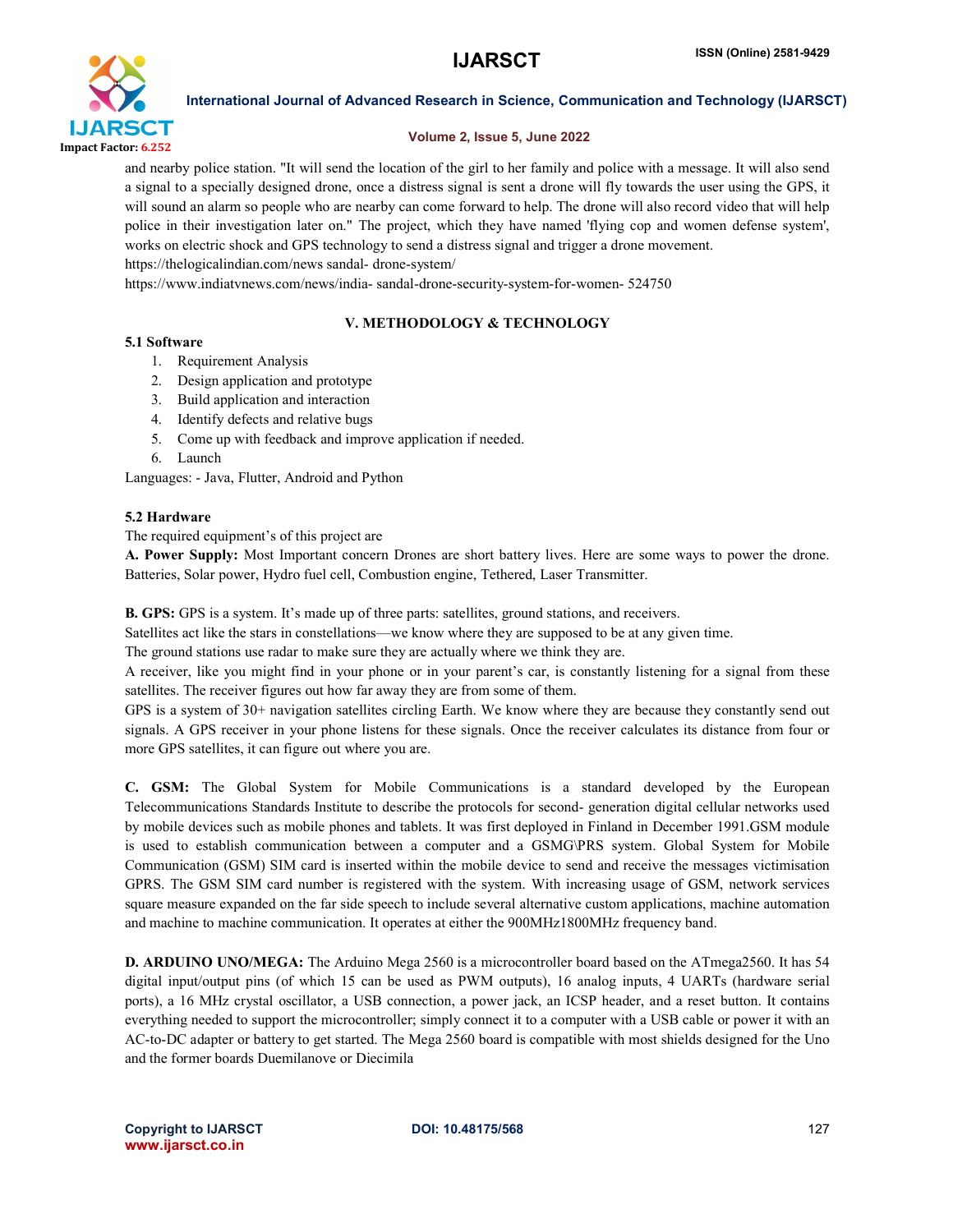

#### Volume 2, Issue 5, June 2022

**E. BRUSHLESS MOTORS:** A brushless DC electric motor (BLDC motor or BL motor), also known as electronically commutated motor (ECM or EC motor) and synchronous DC motors, are synchronous motors powered by direct current (DC) electricity via an inverter or switching power supply which produces electricity in the form of alternating current (AC) to drive each phase of the motor via a closed loop controller. The controller provides pulses of current to the motor windings that control the speed and torque of the motor. This control system replaces the commutator (brushes) used in many conventional electric motors.

The construction of a brushless motor system is typically similar to a permanent magnet synchronous motor (PMSM), but can also be a switched reluctance motor, or an induction (asynchronous) motor. They may also use neodymium magnets and be outrunners (the stator is surrounded by the rotor), in runners (the rotor is surrounded by the stator), or axial (the rotor and stator are flat and parallel).[1]

The advantages of a brushless motor over brushed motors are high power-to-weight ratio, high speed, electronic control, and low maintenance.

F. ULTRASONIC SENSOR: An ultrasonic sensor is an electronic device that measures the distance of a target object by emitting ultrasonic sound waves, and converts the reflected sound into an electrical signal. Ultrasonic waves travel faster than the speed of audible sound (i.e., the sound that humans can hear)

G. ESC (ELECTRONIC SPEED CONTROLLER): An electronic speed control (ESC) is an electronic circuit that controls and regulates the speed of an electric motor. It may also provide reversing of the motor and dynamic braking. Miniature electronic speed controls are used in electrically powered radio-controlled models. Full-size electric vehicles also have systems to control the speed of their drive motors.

H. IMU BOARD: IMU, meaning for Inertial Measurement Unit is defined as a 9-axis sensor that measures orientation, velocity, and gravitational forces by combining Accelerometer, Gyroscope, and Magnetometer into one. IMUs typically come in large packages, but with recent developments like MEMS technology, they are now more commonly seen as miniaturized sensors designed for easy integration with Arduino or other microcontrollers.

IMUs work by detecting rotational movement of the three-axis, commonly known as Pitch, Roll, and YAW. To achieve such, it relies on the functionality of Accelerometers, Gyroscopes, and Magnetometer.

#### I. Accelerometers

Accelerometers serve as the tool for velocity measurement on an IMU since we know its functionality is to detect the rate of change in velocity of an object

Can only measure pitch and roll, no information about yaw

#### J. Gyroscopes

Gyroscopes serve as the tool for rotation/rotational rate measurement on an IMU since we know its functionality is to detect rotational changes or maintaining orientation

#### K. Magnetometer

Magnetometer serves as the tool for gravitational force measurement on an IMU

Compared to Accelerometer that can't measure yaw since it works on a constant gravitational force, a magnetometer is a great compliment for accelerometer sensors

Combining these three sensors gives u a 9dof IMU that measures orientation, velocity, and gravitational force. A common model of such sensors is the Intenseness MPU-9250!

L. HC-12 WIRELESS MODULE (RANGE-1 KM): The HC-12 is a half-duplex wireless serial communication module with 100 channels in the 433.4-473.0 MHz range that is capable of transmitting up to 1 km. HC-12 wireless serial port communication module is a new-generation multichannel embedded wireless data transmission module. Its wireless working frequency band is 433.4- 473.0MHz, multiple channels can be set, with the stepping of 400 KHz, and

Copyright to IJARSCT DOI: 10.48175/568 **128** www.ijarsct.co.in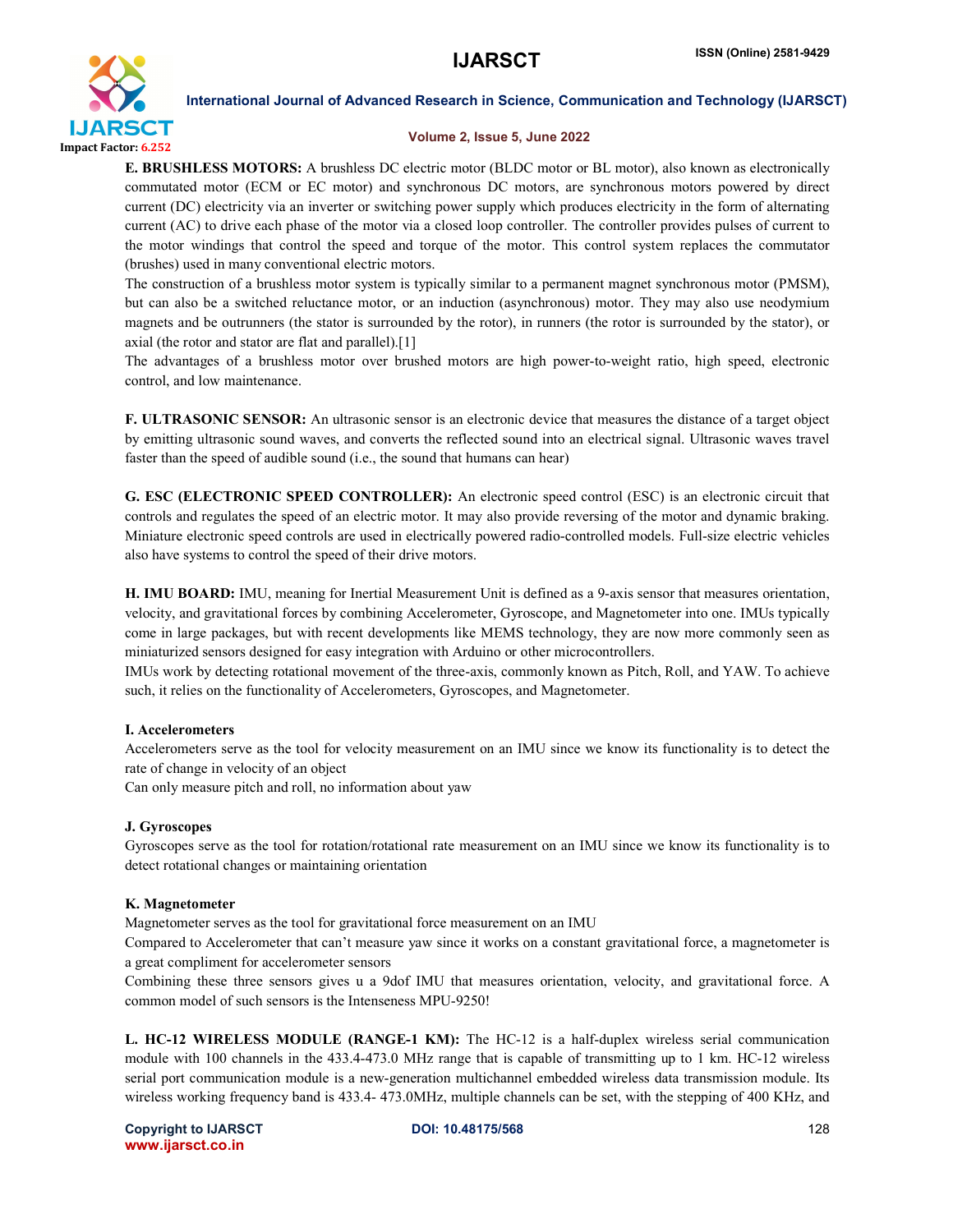

#### Volume 2, Issue 5, June 2022

there are totally 100 channels. The maximum transmitting power of module is 100mW (20dBm), the receiving sensitivity is -117dBm at baud rate of 5,000bps in the air, and the communication distance is 1,000m in open space.